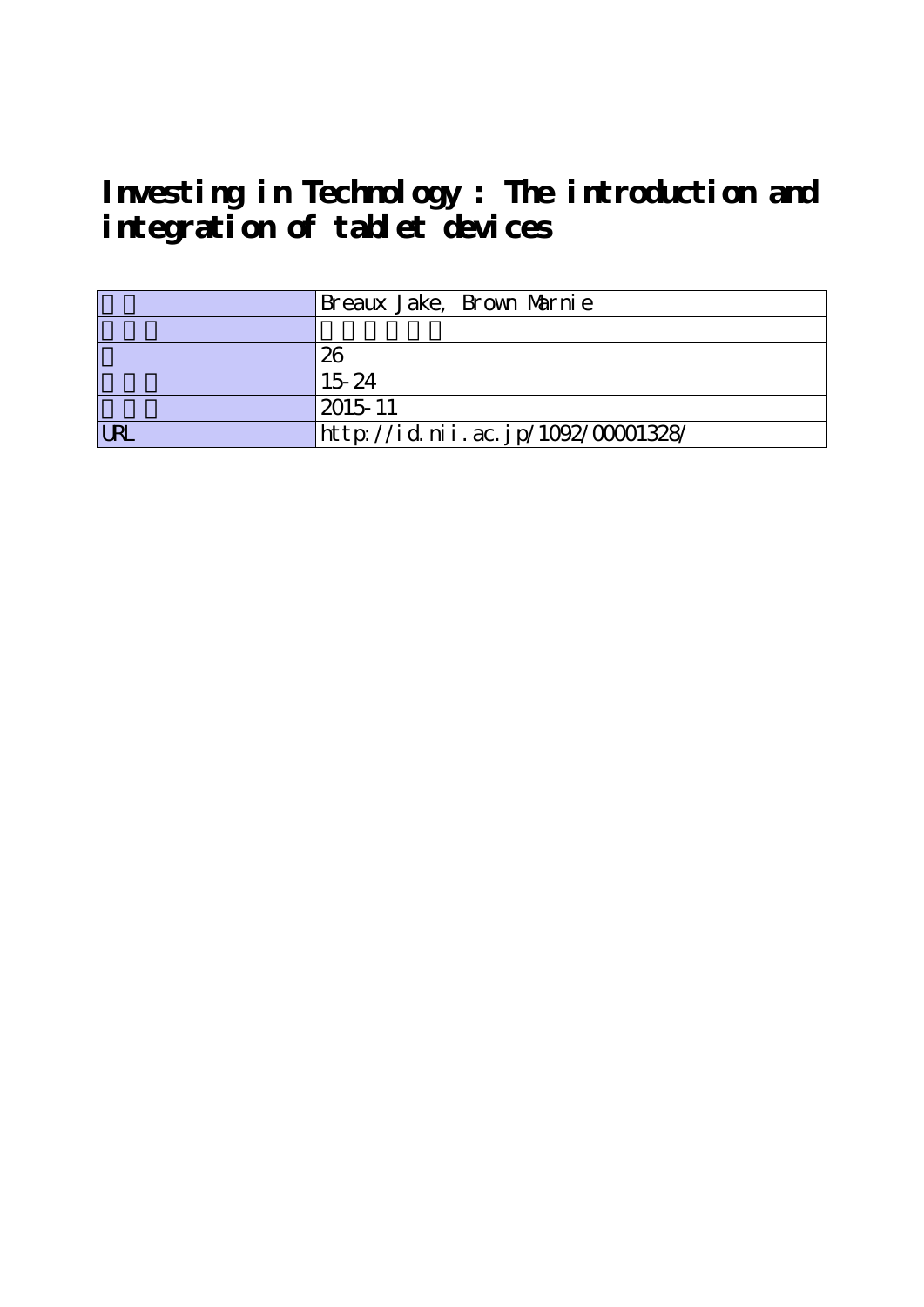# **Investing in Technology: The introduction and integration of tablet devices**

## **Jake Breaux Marnie Brown**

### **Abstract**

The benefits of using mobile technology in an EFL classroom have been widely researched (Warschauer & Meskill, 2000; Meurant, 2010; Warschauer, 2011). However, due to significant developments in technology over the past decade, especially the widespread adoption of tablet devices, institutions are increasingly incorporating them into their programs. There is a need to explore how these technologies can be introduced in a systematic way in order to create effective multimodal learning environments. In the autumn of 2013, the English Language Institute (ELI) at Kanda University of International Studies (KUIS) in Chiba, Japan began the process of formal integration of mobile technology into the general curriculum for incoming freshmen. All incoming students were required to obtain iPads for use in their core courses. Teaching staff were supplied with the devices by the institution. Familiarity with the technology varied widely among the faculty, so the Computer Assisted Language Learning (CALL) research group was tasked with aiding the smooth integration of the technology into the multimodal curricula through an ongoing process of training and development. This paper will discuss the rollout of mobile technology at KUIS and how the device has been integrated to date by the CALL group. It aims to offer insight into the benefits and challenges for institutions and businesses looking at incorporating new mobile technologies into their education and work environments.

#### **Background**

KUIS was established in 1987 as a private language university in Chiba, Japan. It has around 4000 undergraduate students enrolled at present across four distinct departments:

- English
- Asian Languages (primarily Chinese, Korean, Thai, Indonesian, Vietnamese)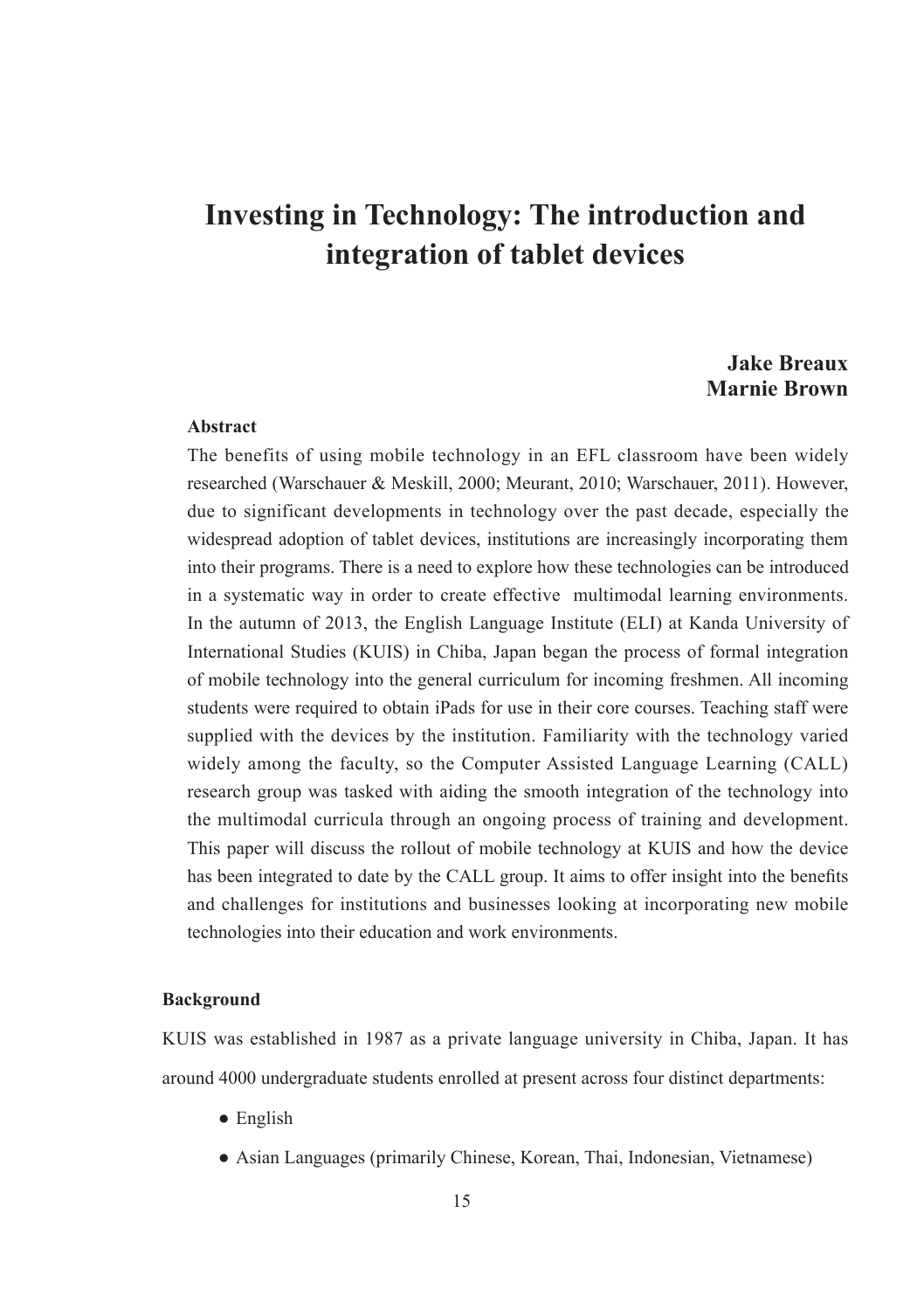- Spanish & Portuguese
- International Studies

The largest department at KUIS is the English Department, which made it a natural choice for the initial introduction of the new program.

There are over 70 foreign faculty members in the English Department engaged in institutional research projects across a number of research groups within the ELI at KUIS. The Computer Assisted Language Learning (CALL) group was tasked with introducing the new technology into all facets of the ELI in 2014. The move was not unprecedented. In the year 2000 ten classrooms were set up as blended learning spaces equipped with Wi-Fi and anywhere between 15-30 laptops available for student/classroom use. In 2011 an iPad cart containing 30 iPads available for students to use was introduced. Instructors would sign out the cart for a class via the online booking system, and the internet could then be accessed via Wi-Fi hotspots in a select number of classrooms. Access was, unfortunately, limited to instructors teaching lessons in those rooms, and only one cart was available. However, results were positive, and paved the way for a larger trial. In 2013 iPads were trialled in 6 classes of advanced tier Freshman English - comprising approximately 120 students. By this point, significant improvements to the campus network meant that Wi-Fi could be accessed across approximately 90% of the campus. In 2014, the program was expanded, and CALL was tasked with the rollout of iPads for all instructors and all incoming freshmen.

#### **Literature Review**

E-learning is not a new concept, and has been a trend in classrooms and education for the better part of a decade. There has, to date, been considerable research conducted on the use and benefits of mobile computing, including laptops, mobile phones, and netbooks in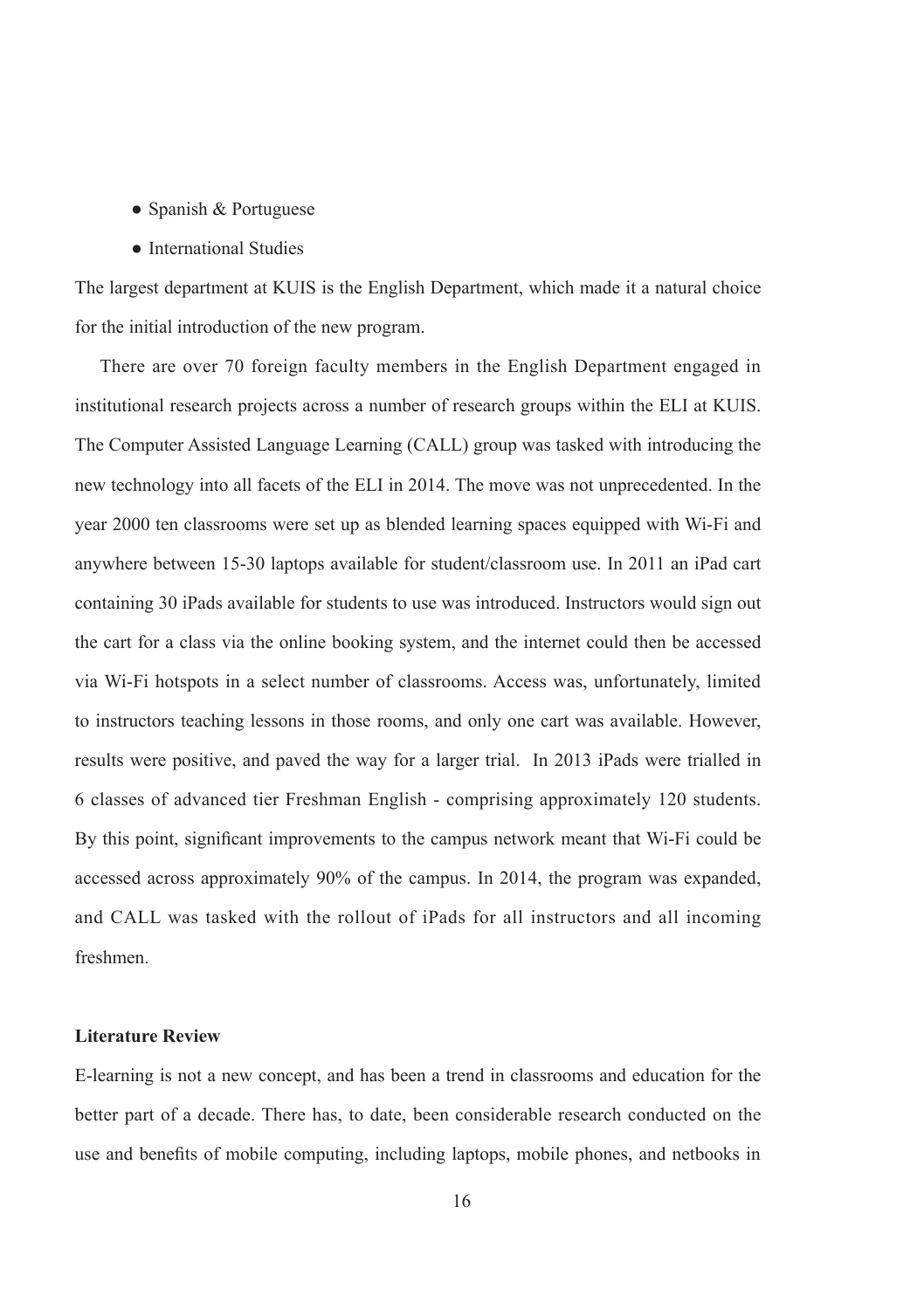language education (Warschauer, 2011). There are, of course, advantages and disadvantages and, while it is known that computer technologies are not a "panacea for language learning" (Warschauer & Meskill, 2000, p. 303), mobile technology use in education is something that cannot be ignored as mobile learning and the use of mobile devices become increasingly entrenched into daily life. Their wide scale acceptance has made them much more accessible than traditional classroom computers. Furthermore, "tablets like the iPad will make it second nature to not just facilitate but actually make effective pedagogical use of ubiquitous learning" (Garay, 2010). Muerant (2010) described the iPad as an allencompassing multimedia tool that, with a sufficient Wi-Fi connection, can access the Internet immediately; it does not need to be booted up and allows users to access "learning content wherever they are, and whenever they want" (p.230). With the use of tablet devices there is no need for dedicated learning spaces (Murphy, 2011). Students and teachers can maximize their teaching/learning potential through the use of mobile devices in a multimodal learning environment that extends beyond the traditional four walls of a classroom and well past the allotted lesson time. Ideally, it would become a tool facilitating self access learning and learner autonomy.

The choice to use mobile devices in all freshman classes at KUIS in 2014 seemed a logical progression to take for a variety of reasons including: past research conducted at KUIS (Brown et al, 2012), the fact that you can use them anywhere and at any time, the fact that students (and many teachers) are digital natives, and the availability of a wide range of learner and teacher applications. Mobile devices are paper free, media rich, collaborative, equally opportune, and affordable. iPads were chosen specifically as iPhones are extremely popular in Japan, therefore mitigating what might otherwise be a fairly steep learning curve. Along with South Korea, Japan spends the most money per capita on iOS apps (Bischoff, 2014). Students are familiar with iPads and they are also more widely accepted amongst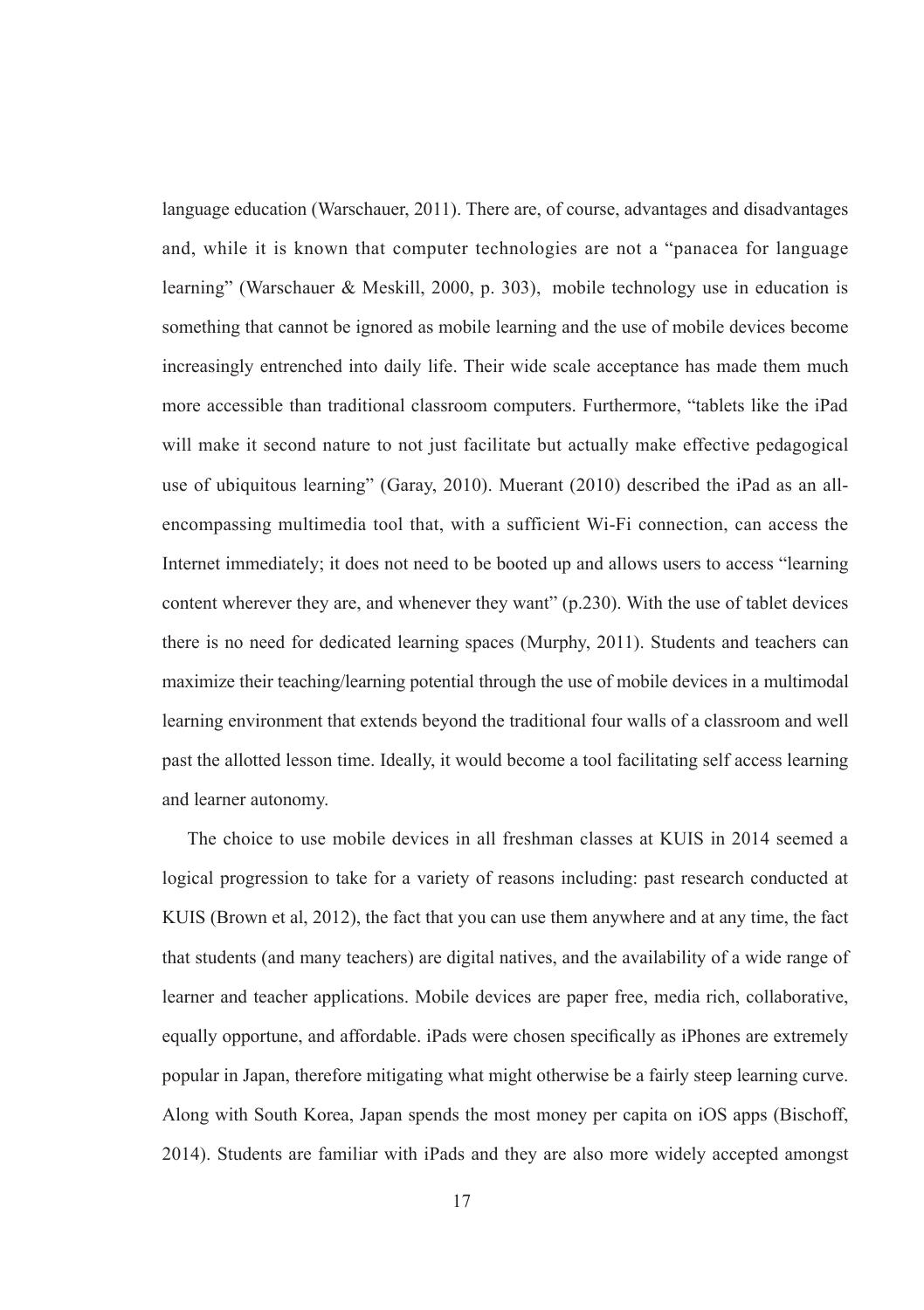teachers. In 2013 it was announced by Apple that iTunes U content downloads had topped one billion. Over 75,000 educational apps were then available for iOS devices on the App Store (CUPERTINO, California - February 28, 2013). Then in 2014 Apple announced it had sold more than 225 million iPads in total. The company also revealed that the App store now has over 675,00 optimised tablet apps. Furthermore, over 7 million iPads to date have been sold to US educational institutes alone (Apple Special Event : Tim Cook, California - October 16, 2014). With all the past research and trials conducted on the use of iPads and mobile devices in education the next step was to work out how these devices could best be distributed and integrated into existing programs, and how those programs could best take advantage of the new technology.

#### **Distribution**

Many issues were raised concerning the distribution of iPads. Some of the more pressing considerations included ownership, costs, and the availability of applications and services. The two primary sticking points were to do with ownership, namely whether it would be better to have institutionally owned class sets, or individual ownership. After much consideration, KUIS decided upon individual ownership for students and institutional ownership for the teachers. The reason that individual ownership was adopted for students was that it blurred the line between educational and personal spaces, it was less burdensome on the IT department, and it gave a sense of ownership to the students. This was no longer a 'classroom device' used only to complete tasks in a lesson sequence. It was a tool by which they could consume media content, and interact with their friends and the world at large, but one that also put learning at their fingertips. Accessing material from a lesson, or an application to help them study is as simple as watching a YouTube video, or browsing the web, and all on one device.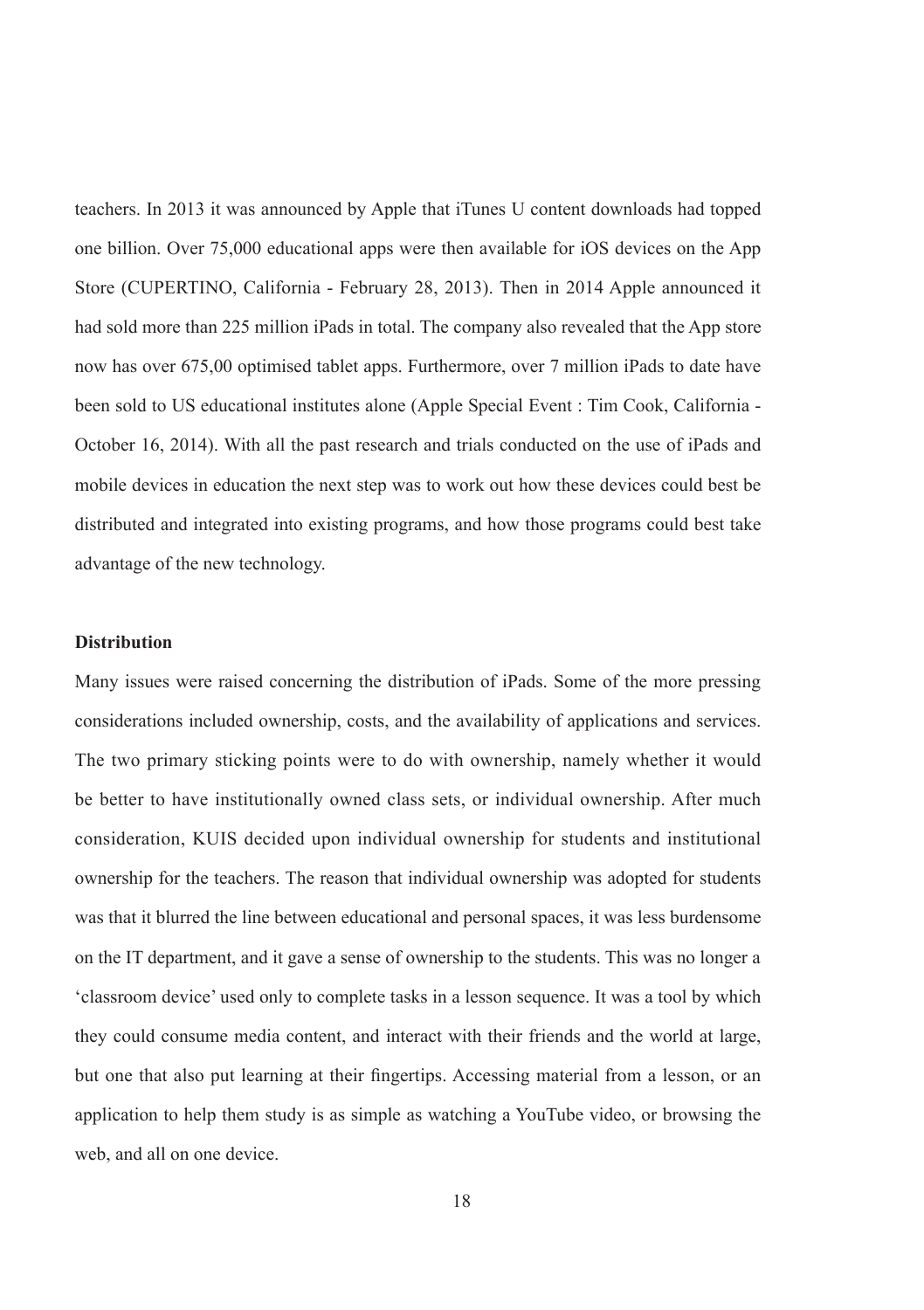One of the major negatives with this was that teachers were now faced with the task of ensuring that this extra cost incurred by the students appeared fair and reasonable. Essentially teachers would now be obliged to use iPads in the classroom, which could be difficult for some who were not familiar with the using the device, or who were not initially interested in using technology in their lessons. To overcome this issue the CALL group, in conjunction with other research departments in the ELI, were tasked with conducting workshops on how to use iPads and also providing materials, specifically iBooks, that could be adapted to suit teachers' needs. Training sessions were open to all faculty, and covered a range of skill levels.

In 2015 all teachers that are part of the ELI and who teach freshman students are required to use the iPads in class. A curriculum overhaul is still currently in progress to incorporate the use of iPads in the classroom.

### **Infrastructure & Academic choices**

The infrastructure and academic considerations made by KUIS, and which should be considered by all educational institutions and businesses considering such an investment in technology, were adapted from Howard Chan's 2011 list on "Considerations before deploying iPads and iPods", and tailored to suit specific institutional paradigms.

### **Infrastructure considerations**

For the successful introduction of any technology into an education environment or business setting many things need to be taken into consideration with regard to infrastructure; the most crucial being access to the internet. There needs to be a strong and stable enough internet connection with ample wireless bandwidth to handle the network traffic. However, in granting access to the internet, policies need to be created to police who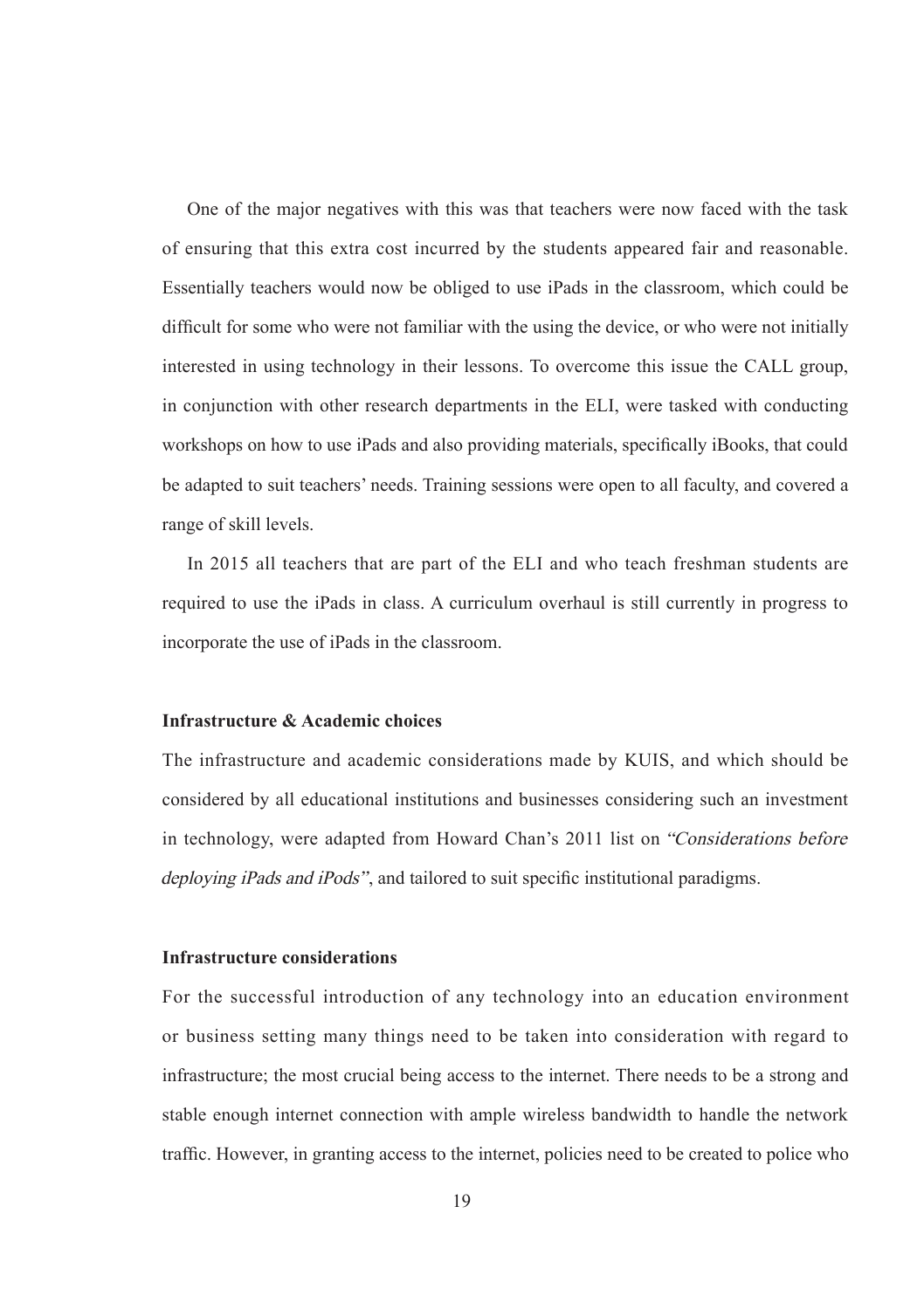has access to the network and how they get access to the network. For example, will there be restrictions placed on what people can browse? Furthermore, decisions need to be made regarding the management of the devices. What support will be available to manage and assist the users? Who is in charge of the iPads; teachers, students, or central management? Will there be IT staff that are trained in iPad support? Ownership of the iPad is another important infrastructure decision that needs to be assessed. Factors need to be taken into consideration regarding how they will be purchased: Will they be purchased as part of Apple's Volume Purchasing Program? Can students use their own tablet if they already have one? If the institution is to purchase them can students take them home? How often will they be renewed if the institution purchases them, and do you choose to have one iPad per student, or a shared mobile cart system?

After all these infrastructure choices were taken into consideration by the University it was decided that students would be required to purchase their own iPads as part of their enrollment fee. The cost was made very clear and every incoming freshman student in 2014 was required to purchase an iPad if they didn't already have one. Other tablet devices were deemed not suitable for use in the classroom on the basis that it would be much more difficult to ensure that all students had access to the same apps and materials if multiple devices and operating systems were being used. The IT department was to bulk purchase the iPad and install all of the basic applications that the students would need. Students could go to the IT department for support if they were having problems with their iPad. Upon commencing at the university students were required to pick up their iPads at a designated time from the IT department for their own use. The University spent years installing upgrades to the network, and by 2014 Wi-Fi could be accessed almost everywhere on campus. There was one central connection with one password that students and teachers had access to. Guests coming to campus could get a guest password and access the network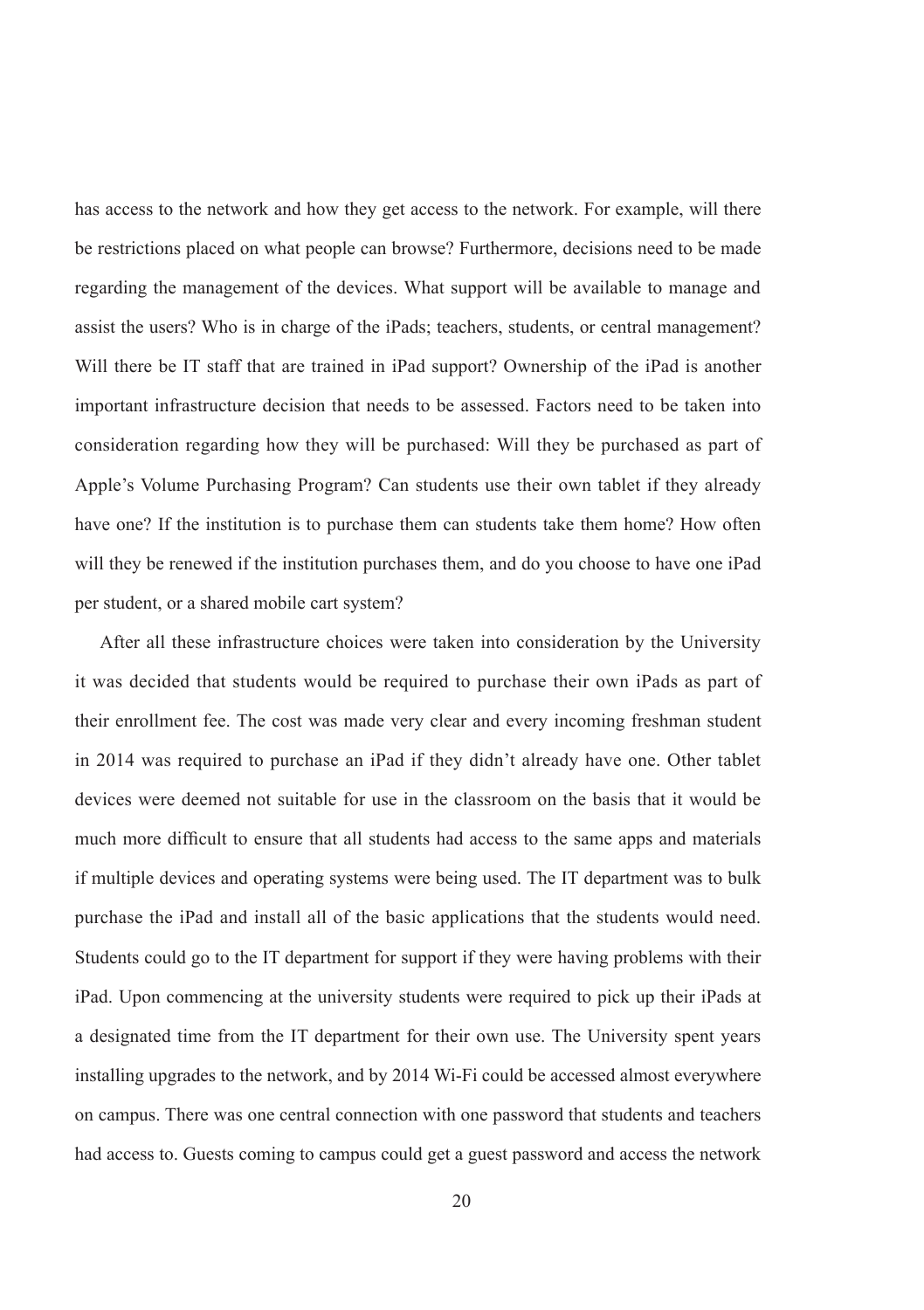that way.

#### **Academic considerations**

Together with infrastructure considerations, academic choices are equally as important. It's far too easy for institutions with available funding to jump the gun and rollout new technology, particularly when it is becoming increasingly common for them to turn to technological investment as a means of attracting more students. However, if that technology isn't going to align with the current curriculum, and you're merely going to scan the current paper model and transfer it onto the iPad, then it is probably not the best academic choice for your institution. There needs to be clear guidelines on professional development and accountability, and there needs to be information available on education and technology programs and tools for iOS. There should be shared planning and collaboration on the best uses of the iPad in practice and a clear curriculum vision for iPads that should align with the school's model. Educational applications also need to be taken into account. Is there enough currently available to support your curriculum and are there enough content creation tools to replace your current method? Who will be responsible for ensuring that instructors and learners are up to date on best practice, and use the devices to their full potential? Another important consideration is how the effectiveness of using the iPads will be assessed. A rigorous ongoing research and evaluation system is recommended.

Academic choices were the most taxing to address at Kanda as the current curriculum was undergoing an overhaul, and being reorganised on a multiliteracies framework with a focus on multimodal learning environments. A group of teachers were selected to work on creating content for the students that would meet this new vision and be able to be delivered on the iPad. Much research was conducted and it was decided that the university would follow an A.I.M approach: awareness, interaction, and multiliteracies method.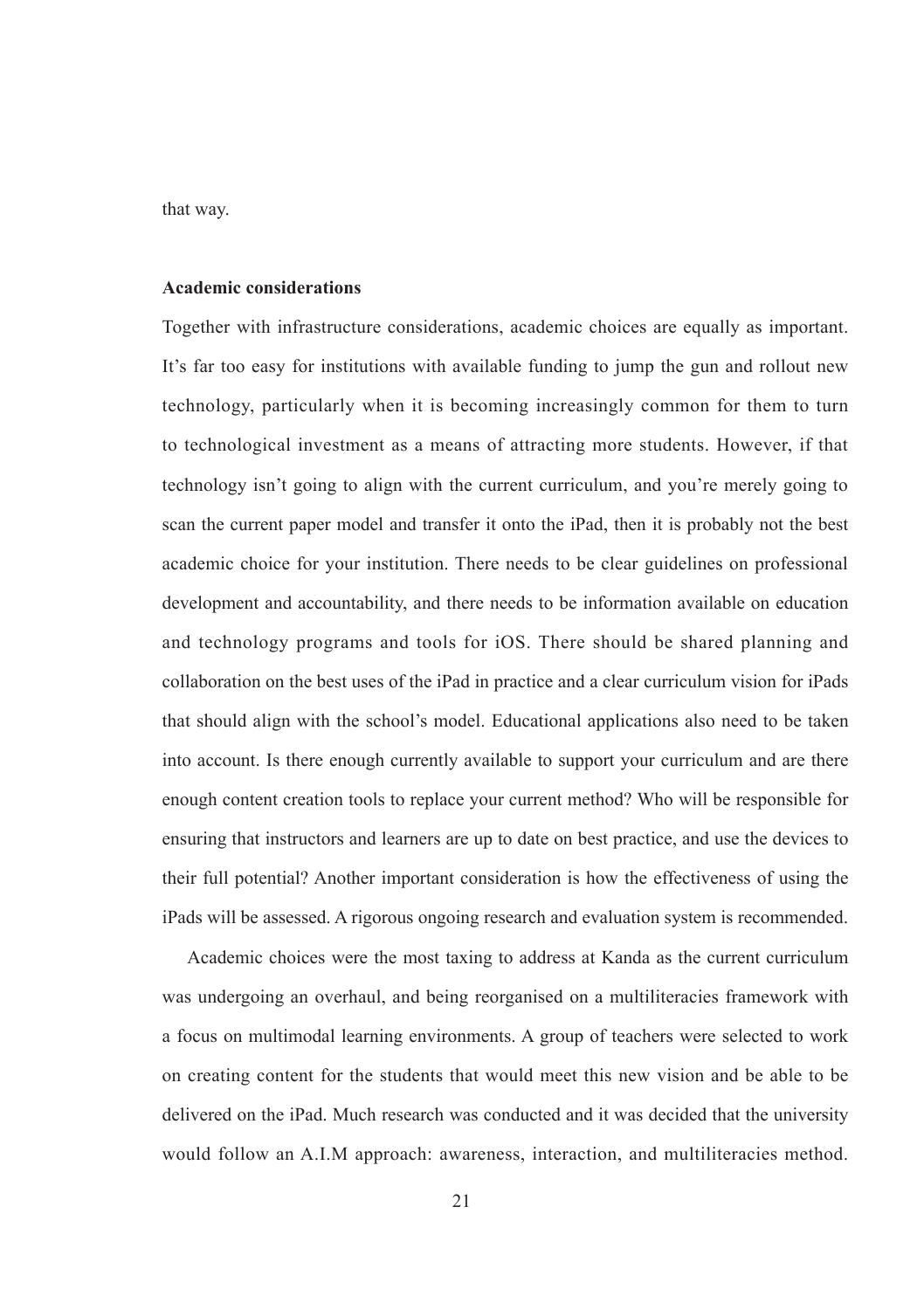Use of the iPad was to be incorporated using this model and content was created. The teachers who originally created the content had access to Apple computers so that they could create iBook templates fitting in with the school's curriculum. These templates were available for all teachers to use and adapt to their own needs. The teachers who created the content following the curriculum guidelines were also available to assist teachers in their professional development as well as those who needed assistance with using iBooks and creating content. All members of the CALL committee were available for professional development assistance and also conducted workshops for teachers that wanted to know more about their iPads. Currently all teachers have easy access to Apple computers in order to create their own content for use on the iPad. The curriculum is still being tweaked and, as in most educational institutions, will be ever changing to meet the school's visions and new technological requirements. Currently many teachers are also conducting further research into the effectiveness of the iPads in practice.

#### **Conclusion**

Kanda has successfully introduced iPads into the University with careful planning and research. A rigorous systematic trial, evaluation, and education program was key, with careful consideration of the distribution, infrastructure, and academic matters relevant to the organisation. This process is ongoing, as it must be to continually evaluate the program to ensure best practice. Obviously more research will need to be conducted in the future as technology changes at such a rapid pace. It's important for institutions and businesses to stay current and informed, and to continually evaluate their programs to ensure that that use of the technology is as effective at achieving outcomes as possible. Technology is, after all, merely a tool to support and assist users to meet their objectives. As such, it is essential that technological investment is undertaken to serve the needs of institutional stakeholders.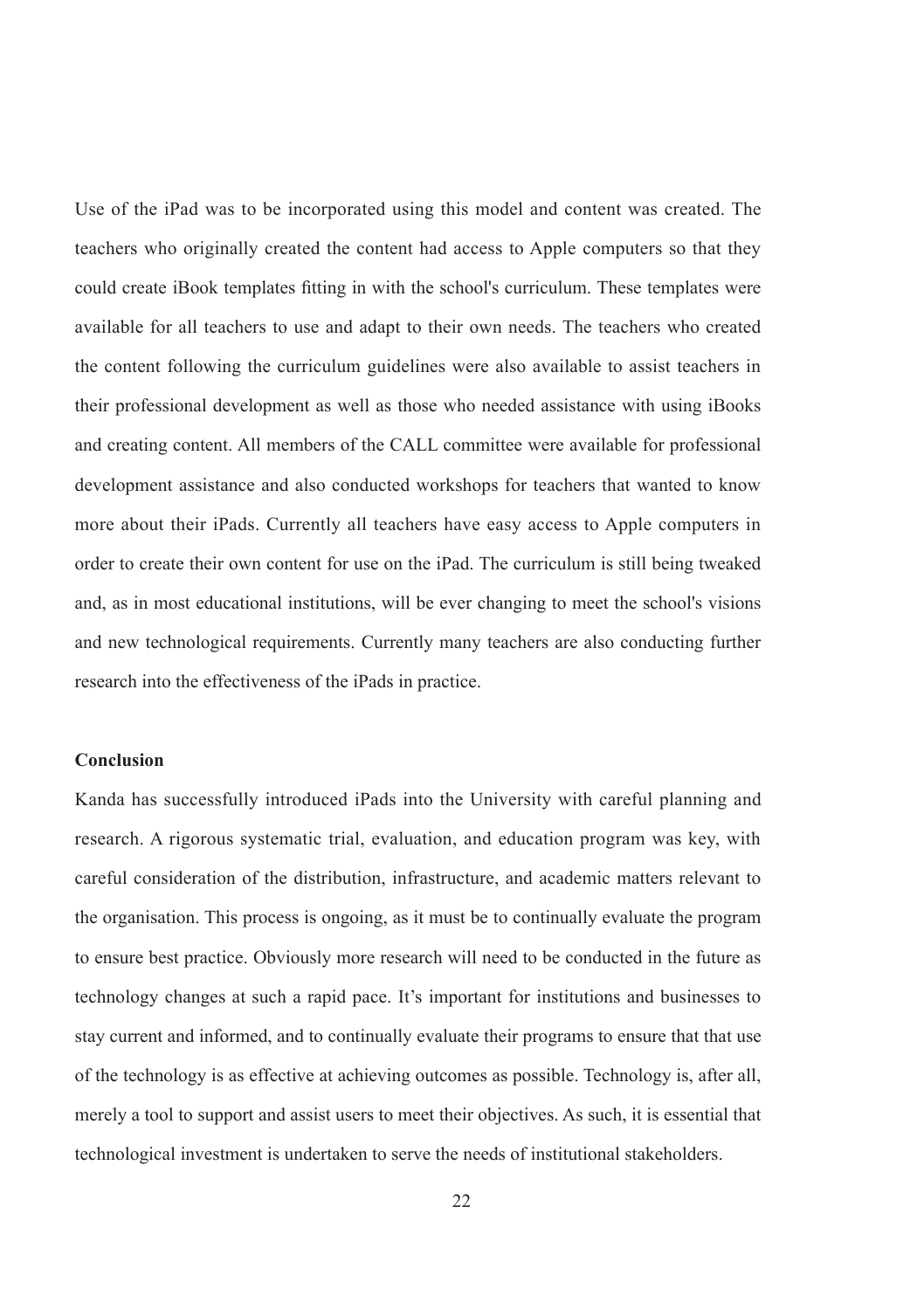### **Bibliography**

- Apple Special Event : Tim Cook, California October 16, 2014 from http://www.apple.com/apple-events/2014-oct-event/
- Apple Press Release: CUPERTINO, California February 28, 2013 Apple® iTunes U Content Tops One Billion Downloads from https://www.apple.com/pr/library/2013/02/28iTunes-U-Content-Tops-One-Billion-Downloads.html
- Apple Press Release: CUPERTINO, California April 23, 2013 Apple® Apple Reports Second Quarter Results 37.4 Million iPhones Sold; 19.5 Million iPads Sold from https://www.apple.com/pr/library/2013/04/23Apple-Reports-Second-Quarter-Results.html
- Bischoff, P (2014) Japan and South Korea spend the most money per capita on apps; from https://www.techinasia.com/japan-south-korea-spend-most-money-per-capita-onapps/
- Brown, M, Castalleno, J, Hughes, E, & Worth, A (2012) Integration of iPads into a Japanese university English language curriculum JALT CALL Journal: issn 1832-4215 Vol. 8, no.3 Pages 197–209 ©2012 jalt call sig
- Chan, Howard. (2011). Considerations Before Deploying iPads and iPods; from https://socratechseminars.wordpress.com/2011/02/03/ipaddeployment/

Etherington, D. (2013). Apple Has Sold Over 8M iPads Direct To Education Worldwide, With More Than 1B iTunes U Downloads: from http://techcrunch.com/2013/02/28/apple-has-sold-over-8m-ipads-direct-toeducation-worldwide-with-more-than-1b-itunes-u-downloads/